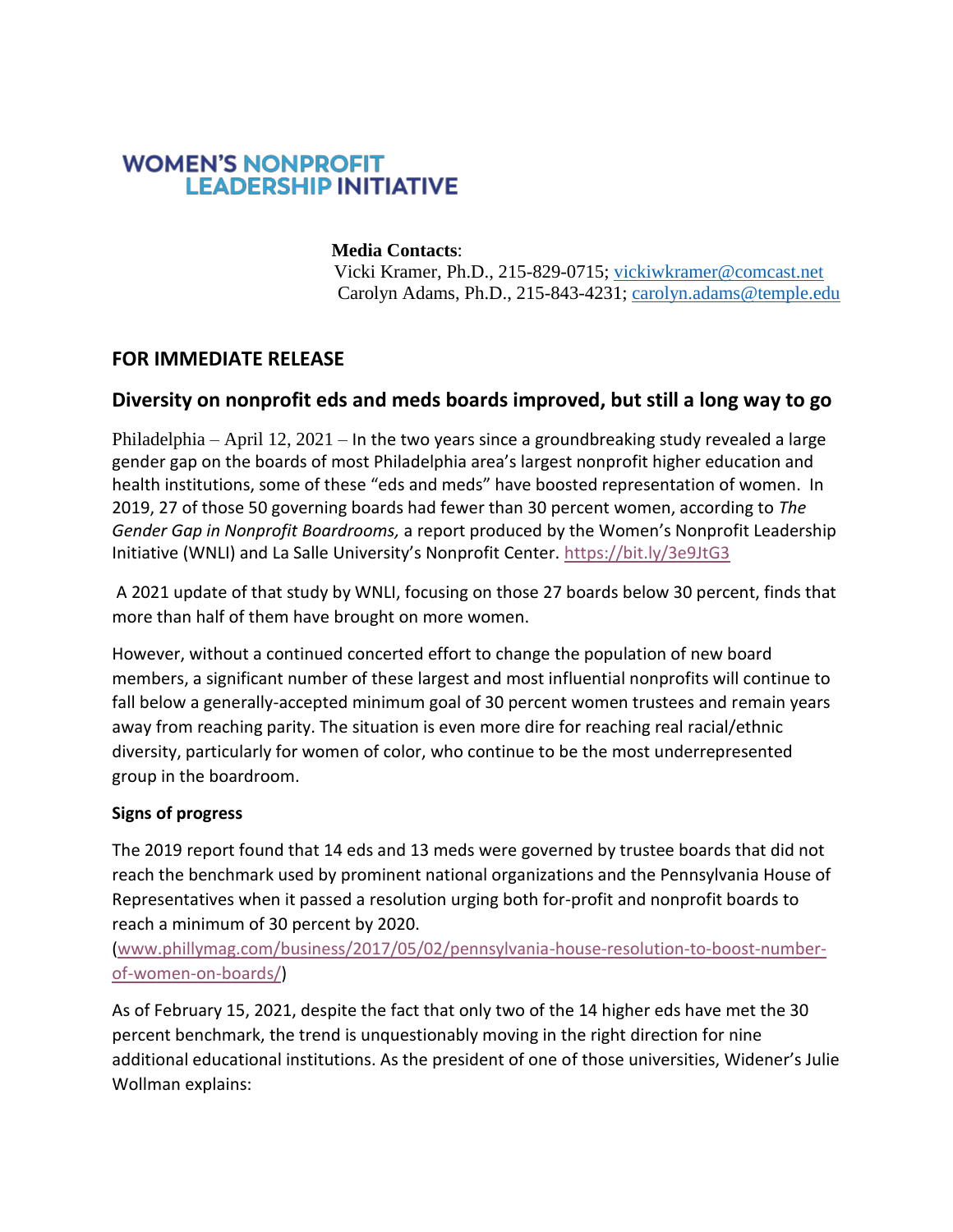Our Boards need to represent our universities' constituents—it enhances trust when our faculty, staff, students, alumni and donors see themselves and their communities represented in our Boards. Board members from a range of backgrounds enrich our work by bringing their different experiences and perspectives to the table. And since our institutions promote the value of diversity and inclusion, we need to exemplify that value at the top as well as throughout our organizations. At Widener, we know that there are many, many talented, engaged women and people of color who make excellent Trustee candidates. We are very fortunate that some of these outstanding professionals have been interested in bringing their expertise and insights to our Board!

Among the meds, four institutions have increased the percentage of women, with two at 30% or above. Five medical institutions are no longer individually listed in our current review, since they are now governed by the boards of the institutions with which they have merged or that control them. Another med is not listed because its website provides no board information, and, since websites were used to get the most current information, it was omitted

Thomas Jefferson University's board, which governs both the former Philadelphia University and the heath system, represents a significant increase in gender diversity and has also chosen a woman as its next board chair. According to that Chair-Elect, Trish Wellenbach:

Under the leadership of Dr. Klasko and my board colleagues, there is a recognition that diversity on boards is critical to sustaining excellent performance. For example, when Fortune-500 companies were recently ranked by the number of women directors on their boards, those in the highest quartile reported a 42% greater return on sales and a 53% higher return on equity than companies with lower levels of gender diversity. The advancements Jefferson has made in increasing female representation have helped Jefferson better meet the needs of its patients and the communities it proudly serves.

#### **Racial diversity challenges**

The 2019 report drew attention to the gap in racial diversity on the top 50 governing boards and the particular underrepresentation of women of color. In the Higher Education sector, men of color occupied 8.3% of seats while women of color held only 5.1% of seats. In the Healthcare sector men of color comprised 7.2% of trustees and women of color held only 5.7% of seats.

An examination of the racial composition of just those boards that fell below 30% percent women shows that in 2021, the membership on both eds and meds boards continues to be dominated by white men (64% of higher education boards and 66.4% of health boards). Though in this group of twenty institutions, the percentage of men of color is slightly higher than prior figures for all 50, the percentage of women of color is lower. These proportions signal that more attention must be paid to recruiting racially diverse women and men candidates for the leadership of these all-important regional institutions.